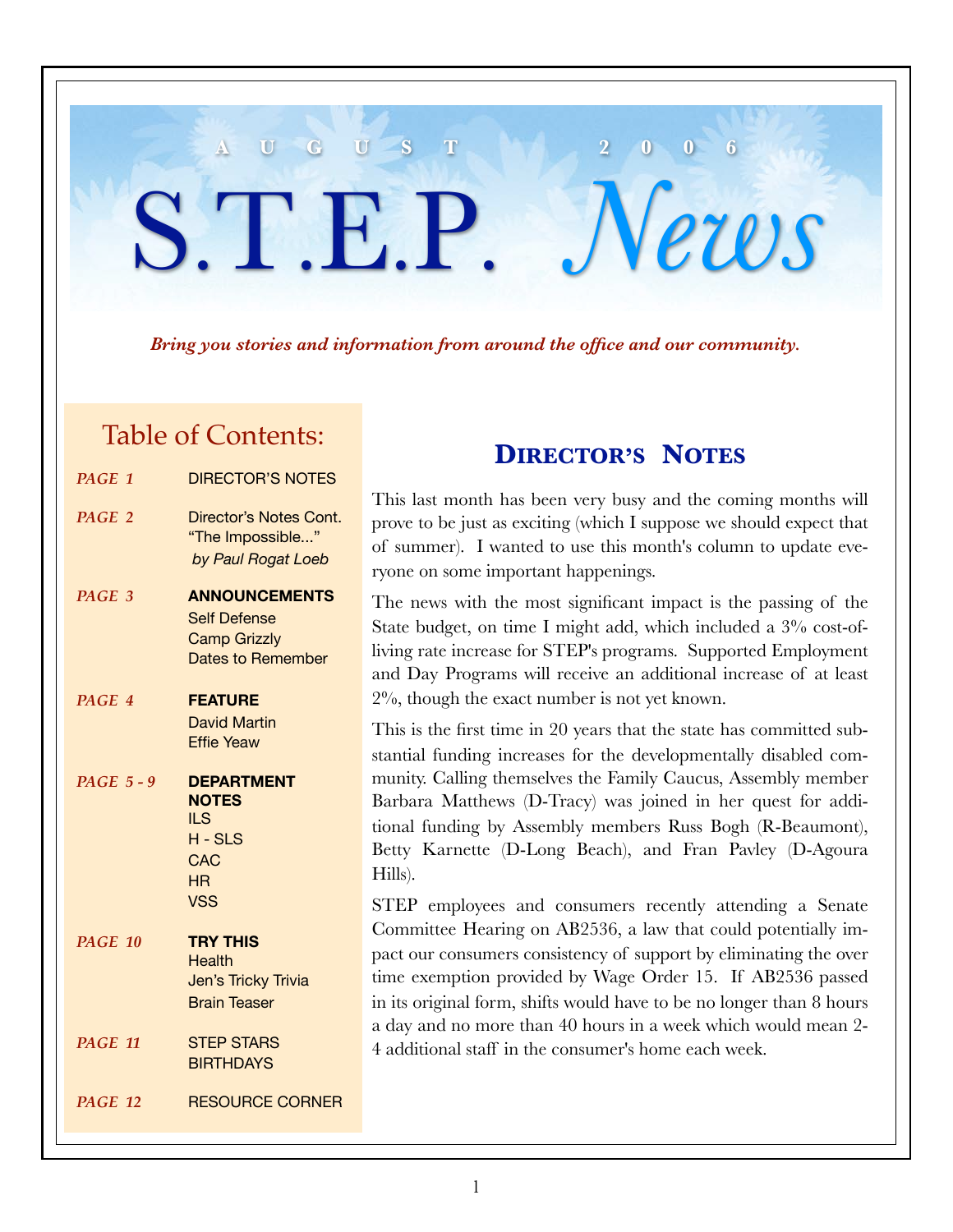### **"The Impossible Will Take a Little While"**

### **by Paul Rogat Loeb**

... Think of the Billie Holiday lyric and World War II Army Corps of Engineers motto that inspired the book's title: "The difficult I'll do right now. The impossible will take a little while." It's from the song "Crazy He Calls Me," by Carl Sigman and Bob Russell. Sigman, himself a bit of a social activist, wrote it after seeing the phrase on the wall of his barracks. It suggests that if we do our work well, our efforts will not only address critical immediate challenges, like trying to win an election or stop a war, but also build an engaged community for the long haul. Even goals we think might be impossible — say, bringing about global justice — are no more so than the seemingly unreachable ones of the past, like ending slavery or getting women the vote. They may simply "take a little while." As the voices I've gathered remind us, history isn't some inevitable pendulum. It's contingent on the hope that enables us to act.

*An excerpt from the original essay "The Impossible Will Take a Little While". Borrowed from Powells.com.*

We believed that the author of the bill was not aware of the potentially disastrous effects this could have on our consumers and our testimony really made a difference. The Chairperson of the Committee clearly appreciated our testimony and made comments at the close of the hearing that demonstrated a new found understanding for the inner-workings of the DD funding system as well as the desire for continuity of care for individuals receiving services.

Thanks to all those who attended- this was grassroots advocacy at its finest and you were a part of that!

Now for something that will be coming your way soon- STEP is proud to announce our partnership with the College of Direct Support- an internet-based learning tool that provides courses in subjects applicable to the support STEP provides.

The College of Direct Support offers a nationally recognized certificate, college credits and possibly an opportunity for a national credential. STEP is paying the cost to provide this training to all of our employees and is also offering a bonus of \$300 to those employees who successfully complete the online training.

Each course has a pre and post test as well as a final exam that must be taken at the STEP office. Employees will be able to access the courses from their home computer with a high-speed internet connection or from one of the computers at the office. Watch for your invitation to begin classes soon.

If you want to learn more about the College of Direct Supportvisit them on the web at :

### **www.CollegeOfDirectSupport.com**

We are very excited about this opportunity!

*Melanie Bazil Executive Director*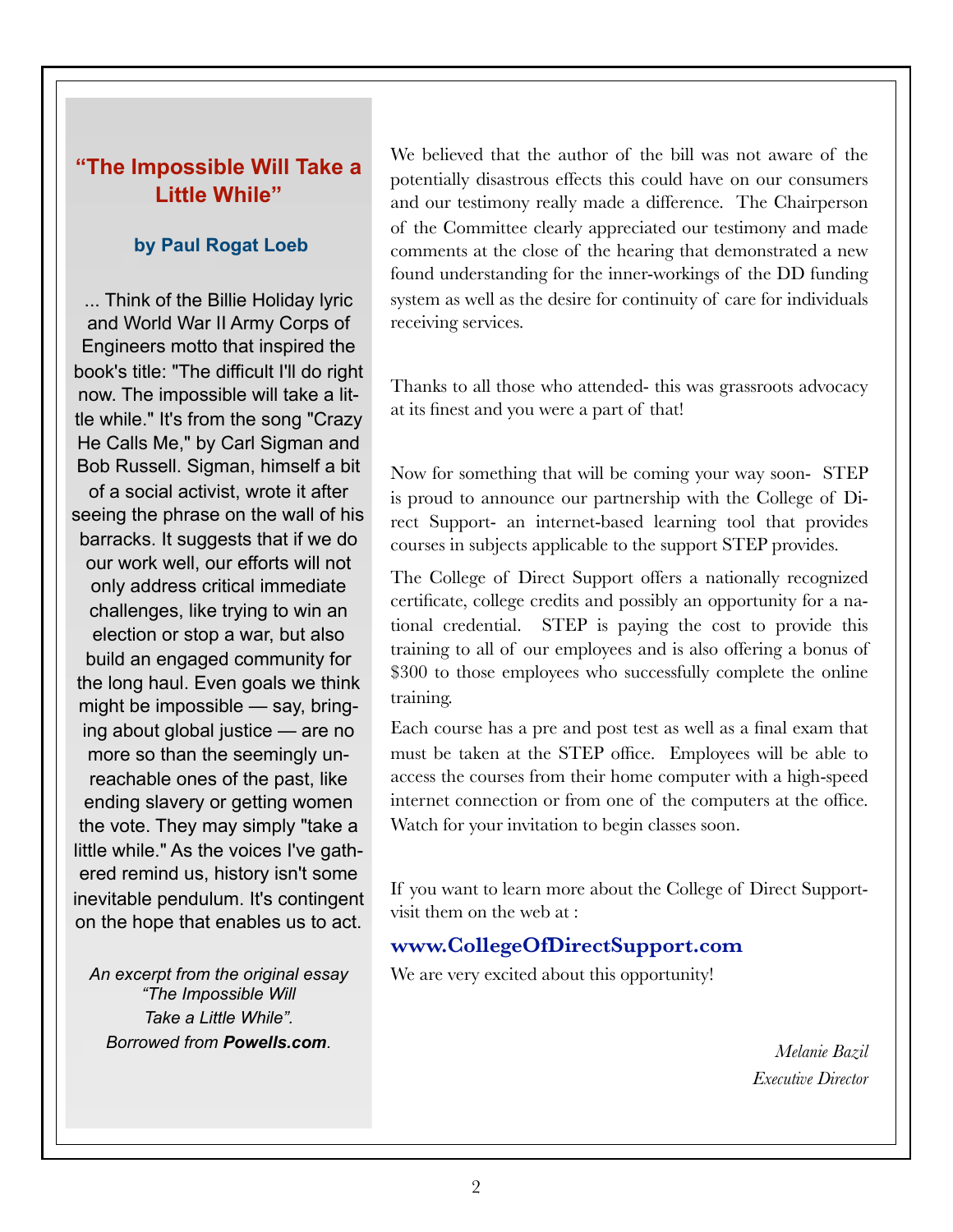## *ANNOUNCEMENTS*

## **SELF DEFENSE**

The Step program will be sponsoring two self-defense classes for consumers to help reach our 2006 Health and Well-Being goal.

The instructor, Shihan Joel Everett, has more than 20 years experience in martial arts. He has trained in Japan with a Grandmaster and currently holds a 10<sup>th</sup> degree black belt master title. Mr. Everett is as excited about the oppurtunity to work with STEP as we are to work with him.

| 1st Class    | 2nd Class    |
|--------------|--------------|
| (Deaf)       | (Hearing)    |
| 8/3/06       | 8/10/06      |
| 5:30-7:30 PM | 5:30-7:30 PM |

Please contact Ayren at 679-1555 x117 ayreng@stepsite.com.

## **CAMP GRIZZLY**



*David Gehri "hanging" out*

It's Camp Time! STEP and Joe's Joint will be sponsoring a week at Grizzly Creek Ranch camp in Portola again this year. Last year we had a total of 93 people head up

to Grizzly Creek and people are still talking about all the fun. According to feedback from people who went last year their favorites were the Ropes Challenge Course, swimming

in the accessible pool, fishing, kayaking, crafts and activities.

We will be adding more active things to do this year for those who are interested in hiking and traditional camp lawn games. If you are interested in being a "camper" or working during the week at camp (it really is a blast), contact Melanie Bazile 679-1555 x.108 melanieb@stepsite.com .



*Mike Menefee preparing for flight.*

### **DATES TO REMEMBER**

**August 3**

**Deaf - Self Defense** 5:30 - 7:30 at the STEP Office

> **August 7 Pay Day**

**August 10**

**Hearing - Self Defense** 5:30 - 7:30 PM at the STEP Office

**August 14**

**CAC Meeting** 1:00 - 3:00 PM at the STEP Office

**August 22**

**Pay Day**

- - - - - - - - - - - - - - - - - - - - - - - - - - - - - - -

**AUGUST is the official month to celebrate the following :**

- *American Artist Appreciation - Black Business Month -Family Meal Month - Foot Health Month*
- *Happiness happens Month*
- *National Canning Month*
- *National Catfish Month*
- *National Golf Month*
- *National Inventors' Month*
	- *National Parks Month*
		- *Peach Month*
	- *Water Quality Month*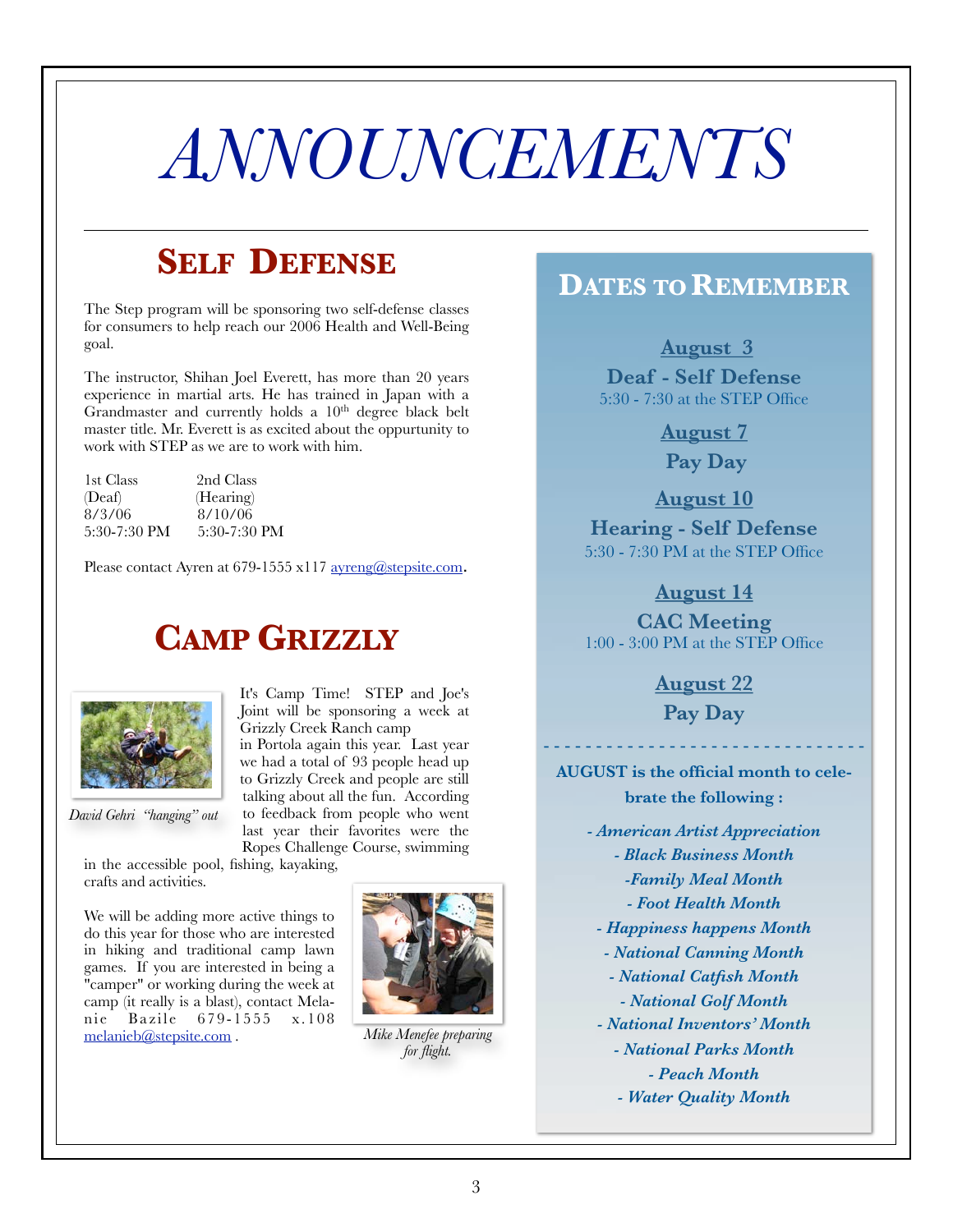# *FEATURE*

### David Martin & the U.S.A.F.

Many of you will recognize one of the gentlemen in this picture, Yep you guessed it…. It is our very own Mike Martin from the ILS department.



*David & Mike Martin*

Mike Martin is very special to us, however our spotlight goes to the other man in the picture, Private First Class David Martin (Mike's Son). Private First Class Martin was here in Sacramento for a brief visit with his family and friends and would be returning to Ghazni, Afghanistan seven days after this picture was taken and will be there until February of 2007. Pvt. Martin is also an MP (Military Police). When he returns to Afghanistan he will be training Afghan soldiers as part of his duty. When he was asked if our company could send anything to the soldiers in his squad, his requests were very simple (list to follow). So we are asking you as a company, as a team, as a squad to help support the men and women who do so much for us.

Below is a list of items that would benefit the soldiers greatly. All you have to do is bring the items to the office and we will send everything we can in a care package from all of us. Thank you all for your support.

### THANK YOU PRIVATE FIRST CLASS MARTIN AND SQUAD FOR EVERYTHING YOU DO…… WE APPRECIATE EACH AND EVERY ONE OF YOU!

### Items to send:

Liquid soap, shampoo, chap stick, eye drops, trail mix, sunscreen, pre-packaged non-perishable snacks (such as tuna or canned meat with easy opening lid that do not require a can opener) beef jerky, DVD's etc…

If you have a friend or family member serving our country LET US KNOW! We are happy to support our troops in the Armed Forces.

> *- Ayren Gabrielson Office Manager*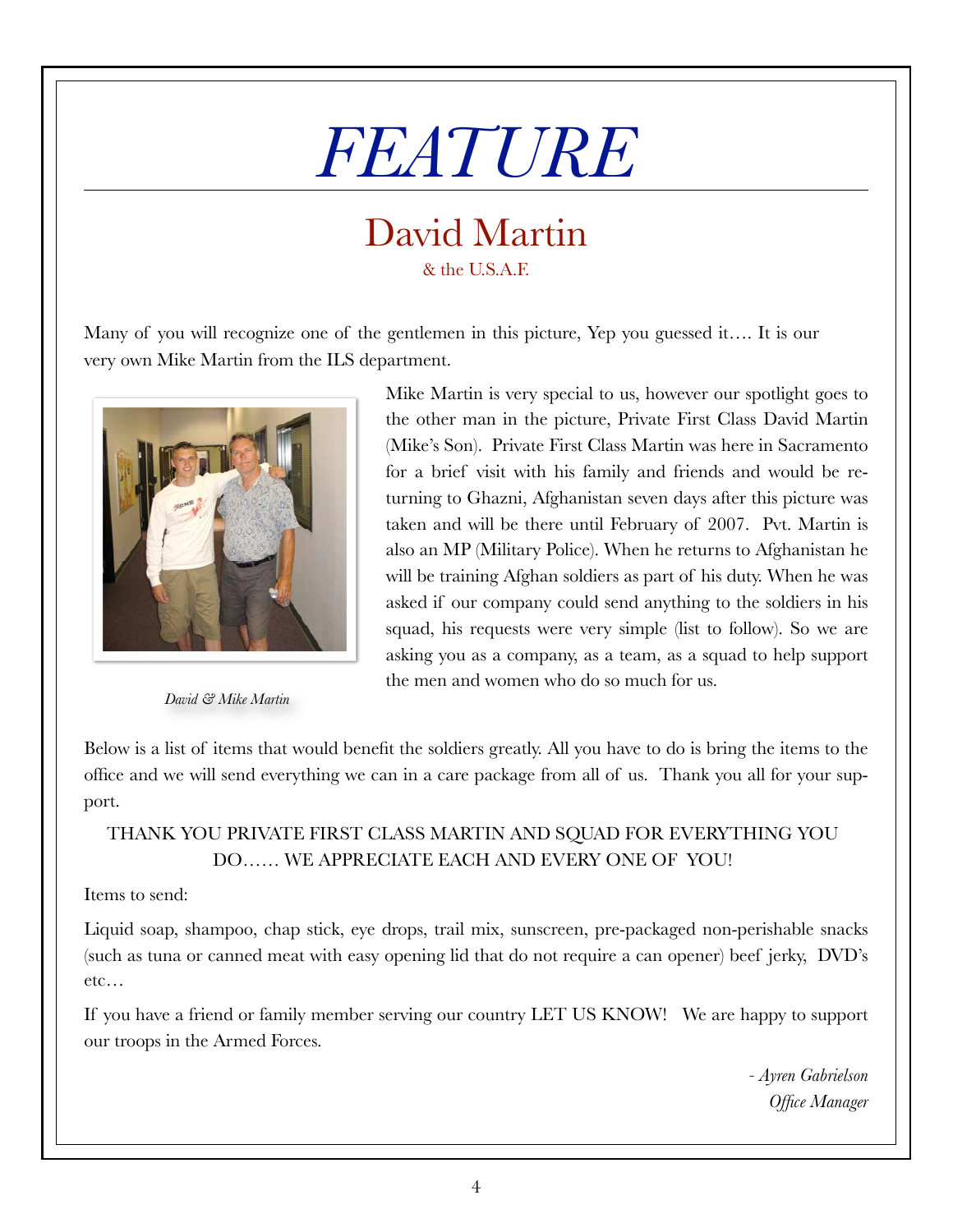### Effie Yeaw Living History

With California's population of 37 million projected to double by the year 2040, protecting the state's natural habitats could become even more difficult. Already, California has lost 99 percent of its native grasslands, 80 percent of its coastal wetlands and 94 percent of its interior wetlands. At least 73 native plants and animals are extinct and more than 150 animals and 280 plants are listed as endangered, threatened or rare. Only 4 percent of the native vegetation that grows along riverbanks in California's Central Valley remains.



*Effie Yeaw*

For nearly 45 years ago, a gentle mother and grade-school teacher worked to preserve nature with the simple method: Show children the wonders of the American River. In 1955, Effie Yeaw began her tours, leading groups of children and adults on nature walks, introducing them to the jewels of the "forest" near her home in Carmichael. Sightings of deer, coyotes wild turkeys, rabbits, snakes, hawks and waterfowl became much sought-after tour highlights, and with every "ooh" and "aah, " she added to a group of citizens concerned with preserving the river's ecosystem.

Yeaw died in 1970, but her conservation efforts resonated with those who remembered her tours. She had helped form the Save the American River Association and established the American River Parkway. In 1972, Sacramento county voters approved a bond

measure that included funding for an interpretive center. The Effie Yeaw Nature Center was formally dedicated on June 19, 1976.

Today, the nature center serves nearly 100,000 visitors annually who come to see the interactive exhibits relating to the natural and cultural history of the Sacramento region. Three self-guided trails meander among the riparian and oak woodlands, shrub lands, meadows and aquatic habitats located on the surrounding 77-acre nature preserve.

Summer Fun Days, when children spend many hours experiencing nature by hiking the trails and watching wildlife, is one of the center's most popular programs, according to center director Marilee Flannery. "We have has some wonderful comments from the parents of the children enrolled in these programs. Some have thanked us for opening their children's minds to nature and more than one have said



*The Effie Yeaw Tree located infront of the STEP office.*

their child watching less TV and is now reading books about nature, " says Flannery. "I believe Effie Yeaw would be very proud to see that the nature center named in her honor has made this kind of difference in a child's life."

 The Effie Yeaw Nature Center is located inside Ancil Hoffman County Park in Carmichael. Call (916) 489-4918 or go to www.effieyeaw.org . *- Dawn Blank*

*Sacramento Magazine July 2006*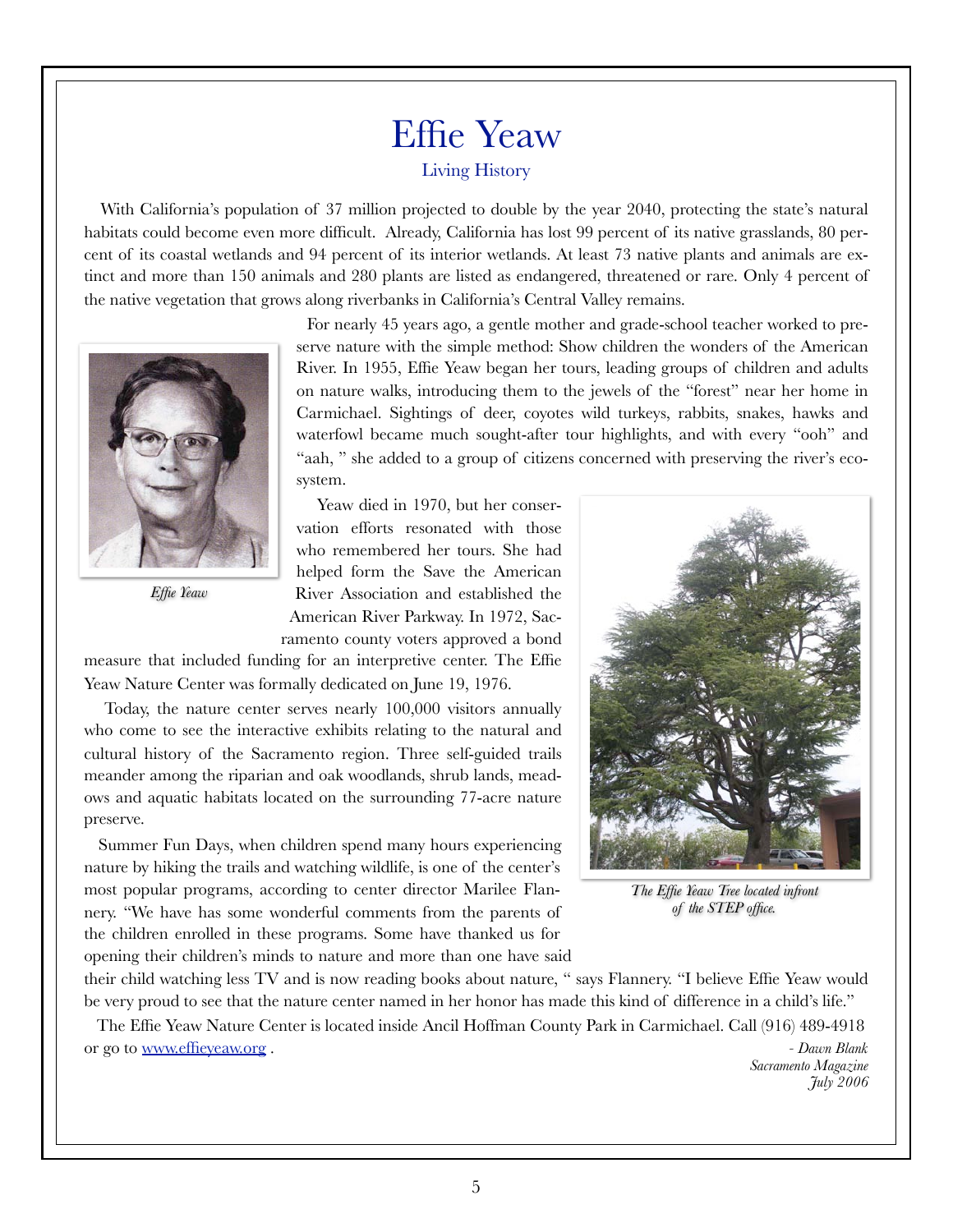# *DEPARTMENT NOTES*

### ILS Independent Living Services

The ILS department continues to work on implementing the 7 habits training by choosing one habit a month to focus on and discuss during ILS meetings. We continue this month with - "Be Proactive". The ILS unit recently completed their RESPECT training on June 28<sup>th</sup>, as part of STEP's ongoing commitment to improve the quality of services provided, as well as maintain a standard of professionalism amongst our staff.



*ILS Retreat - William Marks*

We also had our annual ILS Retreat on July 14<sup>th</sup>, which consisted of team building, a fabulous potluck and an opportunity to get to know each other on a more casual basis.

Our ILS Yuba City group recently took on another SLS client and our ladies there, Tracy and Shelley, recently completed their supervisor training course

*Special Congratulations to our Instructors: Doug, Shelley and Tracy who had the highest scores in the recent Supervisor Training Test! Congrats!*

Our Parenting Group will be taking a trip to the Sacramento Zoo next month to visit all the exotic animals and go toe to toe with the resident lion!



*ILS Retreat - June Klock*



*ILS Retreat - Ashley Snodgrass Christy Schoneman*

 The entire ILS Team would like to welcome our most recent member, Nicola Brock to our team, " WELCOME Nicola !!! "

with flying colors! Thanks again ladies for all your hard work!

*\*\*\*Lucy Z, June, Ashley- Our thoughts are with your and your families during this difficult time.\*\*\**

*- Michelle B. Armstrong*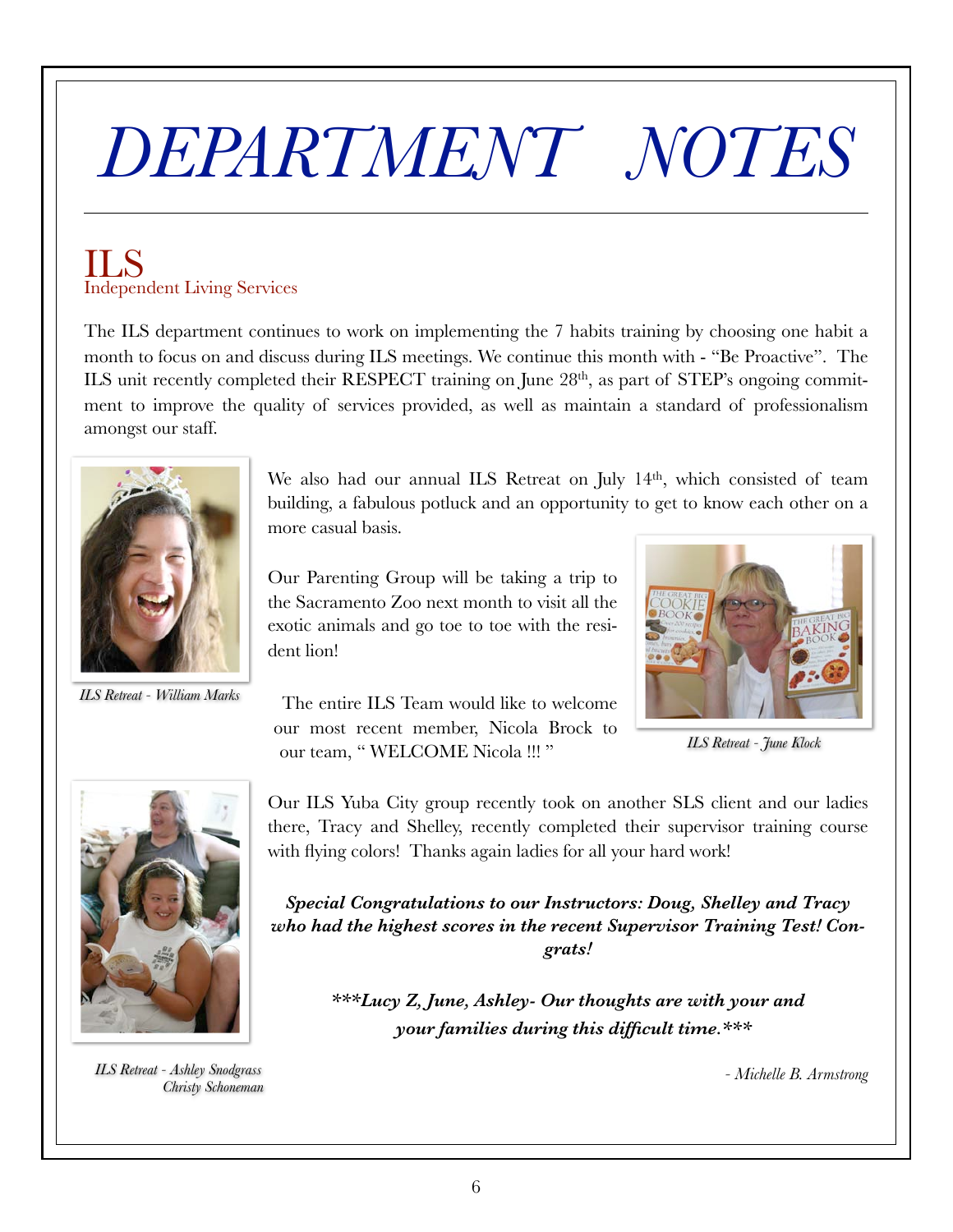### H-SLS Hearing Supported Living Skills

We continue to review the 7 Habits of Highly Effective People. The 5th habit says "Seek first to understand then be understood". How often do we jump into a conversation, interrupt and add our 2 cents? Perhaps the interjection has caused us to miss a very important point or something someone needed to hear. Our clients face this frustration everyday of their lives. Does someone else complete their sentence or presume to know what's best for them? Even those of us who work here at STEP who truly believe in our client's voice and advocacy abilities, get caught up in thinking we understand what is "best" for them. I had the recent opportunity to reflect upon the 5th habit when one of our clients asked to make some changes in their life. How many times had this client said they wanted these changes but the requests went unheard? Was anyone really hearing what this client was saying? Could we remain quiet long enough to understand their needs? By seeking first to understand, we were able to listen well and make the changes. Since then I've seen nothing but smiles and humor from this client!

*- Sandee Nieves*

### CAC Consumer Advisory Committee

There was a Consumer Advisory Meeting held in July with only four people in attendance. We looked at some information on the DDS website explaining the DDS CAC. We decided to print some of the information related to responsibilities and send out to all the STEP CAC to review. We also discussed the need to recruit some new CAC members due to the lack of attendance in the last 6 months. If you are interested or know someone receiving STEP services that might be interested working with the CAC, please contact Melanie at the STEP office.

The next CAC meeting will be Monday August 14, 2006 from 1pm to 3pm at the STEP office.

*- Melanie Bazil* 

### HR Human Resource

### **And the Oscar for Best Dramatic Performance goes to………..**

All of the clients and staff that helped out this Saturday by volunteering to be victims in the first Disaster Response Drill for the Sacramento area.

This was called Operation Delta Breeze and involved all of the Sacramento city and county law enforcement agencies, professional rescue personnel such as Firefighters, EMTs, etc. Also involved were many Community Emergency Response Teams such as American Red Cross, Sacramento City, Sacramento County, Los Rios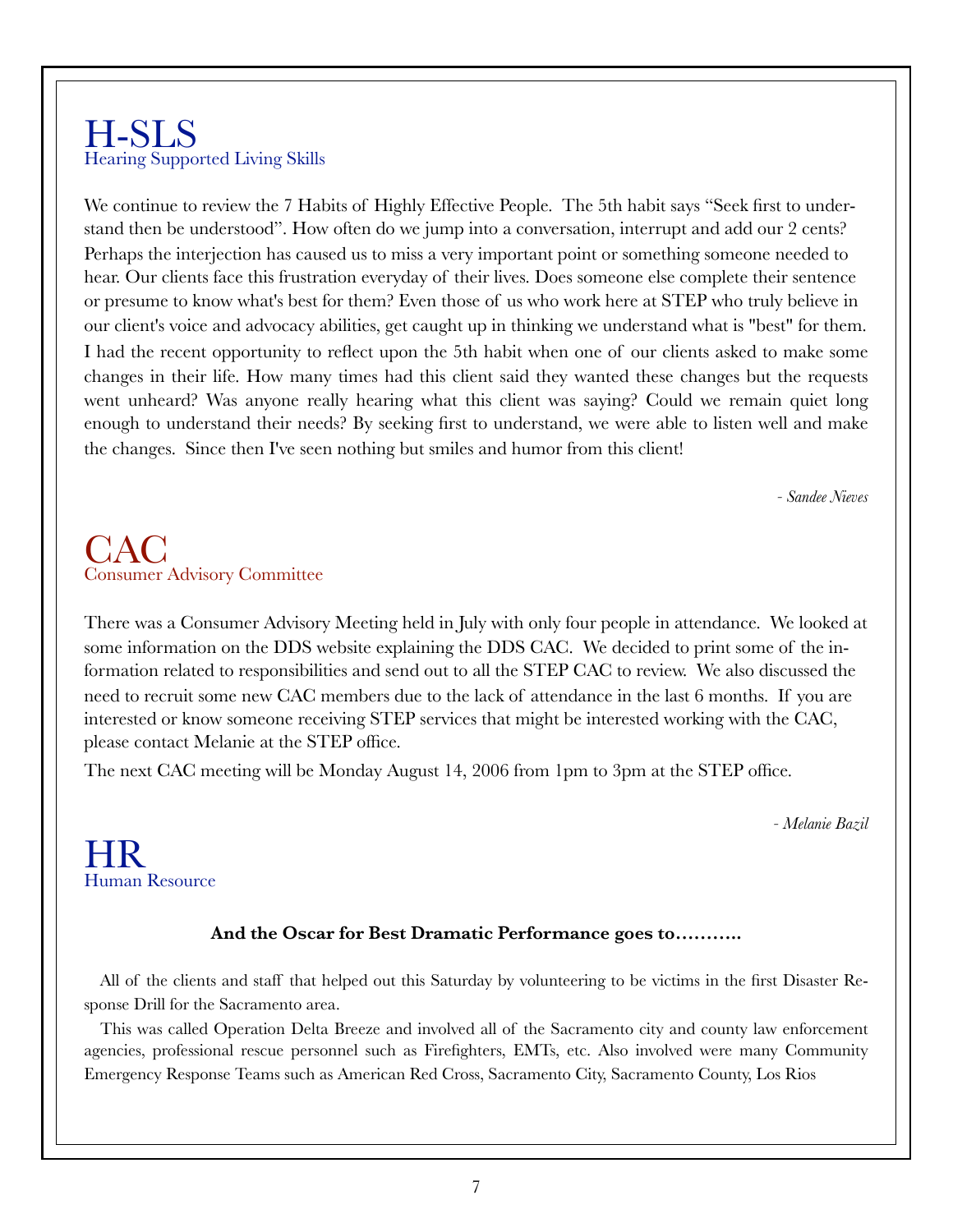Community College District, etc. This major operation took over 20 different agencies more than 3 months to plan and is mandated by Presidential Directive. Every large city in America must have a Disaster Response plan in place and they must practice for it so that if a real emergency happened, everyone involved in rescuing us civilians knows what to do.

We were asked to participate as "evacuees" in the mock disaster. The scenario was that a levee had broken and people had begun to show up at the evacuation center and were being helped by the "Professional" response teams, meaning Firefighters, Police and Sheriff 's officers. Shortly after this, a second levee breaks, and the volunteer agencies have to be called in to help. While all of this is happening, and the victims are gathering at the evacuation center --- BOOM!!!! --- there's a big explosion at the center, and now they have a great big bunch of injured people to help.

So our group, Leigh Penney, Lavinia Copaciu, Debbie Moreno, Angela Olson, Lucy Ferguson, Donald Lystrup,



*Team STEP - " the Evacuees "*

Eric Dates, Kim Oliver, Alex Nero, Laura Tighe, Laura Danti, Tina Harris and Damira Bechtel showed up to participate. We decided that for the sake of no one getting lost in the shuffle that whatever "injury" was assigned to the client would be the same for the staff so that they would not be separated in triage.

I must say at this point that I had NO idea of what great actors we have in our agency! There was limping and moaning, complaints of how bad the "pain" was, and cries for help. One of the scenarios we were assigned was an obnoxious drunk. Who would've ever thought that Miss Leigh Penney, a lady by anyone's

standards, could ham it up so well as a lush? She did a great job and it was very entertaining listening to her and her staff, Lavinia, singing loudly, "99 Bottles of Beer on the Wall" over and over! It was hilarious!

All of the staff and clients played their parts so well and right on cue. Alex Nero may get the Oscar this year for Best Drama Performance. He and Laura Tighe had a terrible "bruise" on the lower back and he really hammed it up every time the rescue teams came near. "It hurts! I can't walk. The pain is so bad!" It was great. Laura was really talented with her acting skills as well. Tina Harris was the picture of pitiful cradling her "broken" arm. One of the high points for me was Debbie Moreno's dying act. "I'm dying……. I'm gonna die!" Point the cameras, Hollywood! We're ready for the cameras to roll. There was a lot of media coverage so maybe some of you caught us on the news. We took a lot of pictures ourselves so we could share with everyone here.

After we were "rescued" and sent to triage for treatment, we were given a really nice lunch. We actually met a couple of signers that are volunteers for one of the CERT groups and that was nice. There were also pets playing parts so that Noah's Wish could practice their pet rescue skills. I was very impressed with a couple of dogs that endured the long, hot day and stayed calm and friendly throughout.

On a more serious note, we have begun the earliest stages of Disaster Planning for our agency and this was a great opportunity for us to meet people involved in emergency response and start to form relationships. Over the next year, we will be putting together a comprehensive Disaster Preparedness plan for our clients and staff to help ensure the safety of all of our people here. I look forward to knowing that we have done all we can as an agency to prepare for any disaster.

*- Sandra Goodsell*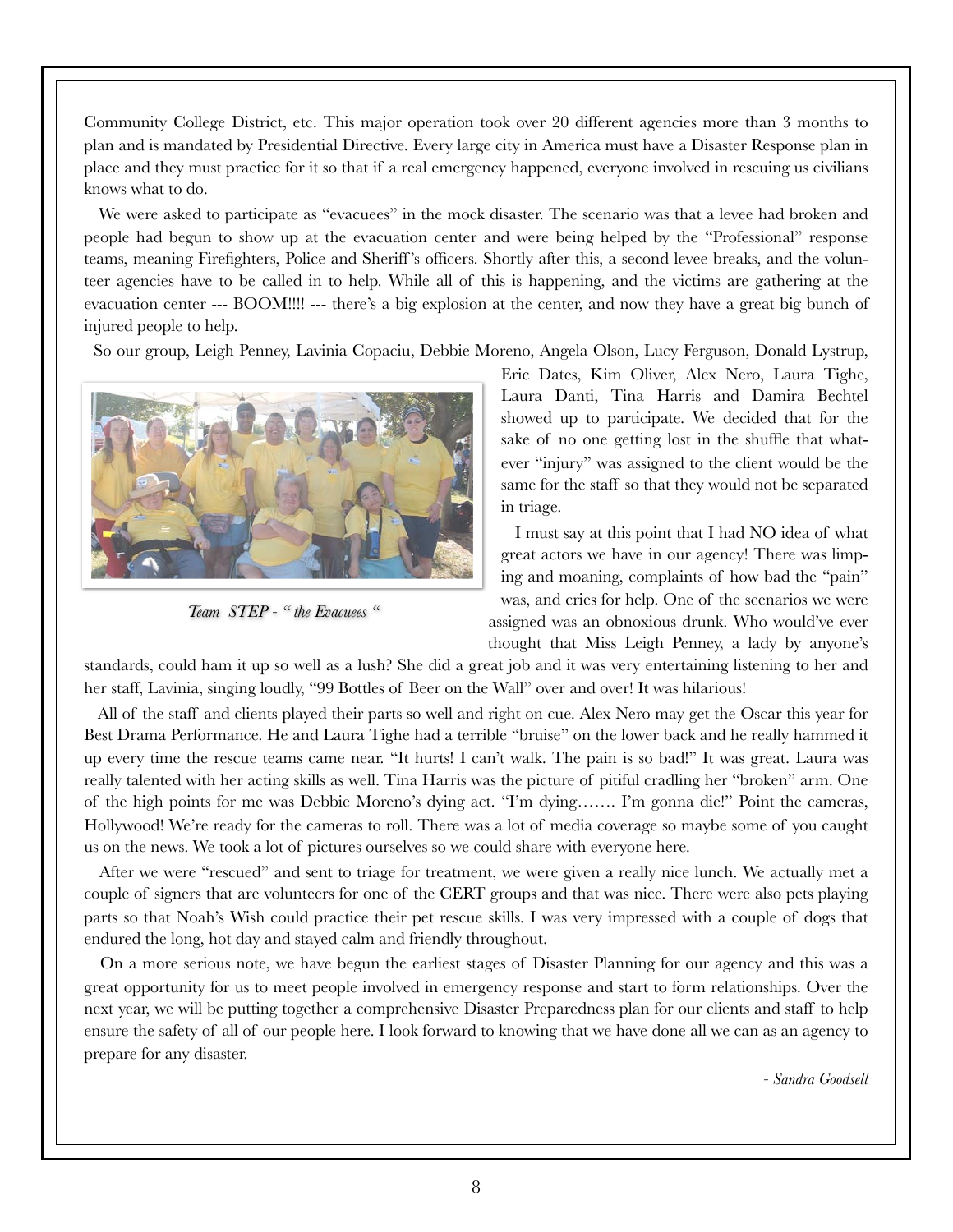### VSS Vocational Support and Services

### **Proactive Problem Solvers!**

The price of gas this summer is affecting everyone. I am trying to help by driving less, and keeping my car in good shape. However there are some folks in the Vocational program that are setting bold examples on how they can help STEP, California, and the Planet!

Monday through Friday every week for the past 7 years Ted Welsh, Vocational Coach, has been picking up his crew – Monica Soares, Jeremy Watkins, and David Bess. All four together drive Downtown Sacramento to work as the Janitorial Team for the Sacramento Youth Hostel at H Street and 8th Street. This team took it upon themselves to learn and use Regional Transit. Now every morning you can find them catching Bus # 25 to the Lightrail station at Marconi Ave, and then riding the Train to K Street and  $10<sup>th</sup>$ . Together they walk the three blocks to the hostel. Well Done!!!

Another "Forward Thinker" in STEP Vocational is Steve Lantz. Steve has a unique position. Steve picks up his first crew at 4:00am in the morning. They all drive to Rocklin to be the Janitorial Crew at Hands on Video Relay. By 9:00am they are finished working and on their way back to Carmichael. That can add up to a lot of miles and a lot of gas. Last month when Steve was looking to buy a new car he made the choice to buy a hybrid. Steve bought a Toyota Prius, which is priced a few thousand dollars higher than same sized nonhybrid car. Here are the basics on how the car saves gas. The car has a gas engine and an emissions-free (no pollution) electric motor. As you drive in town, every time you step on



the break the electric battery recharges it's self. Most of the time as you stop and  $g_0$  – you only use the electric motor , thus saving gas. On longer trips on the freeway you will use the gas motor. The car changes which motor it uses automatically. Steve says he fills the 20 gallon tank about every 2 weeks! Other interesting things to note; You can take tax deductions for buying a "Green Car" (good for environment) on your California and Federal Tax returns. Right now in California you can use the car pool lanes no matter how many people are in your "Green Car". Driving a hybrid also gives you the benefit of paying \$0 on all bridges with toll!

Wow, I will be studying Steve and his new hybrid car to see if that will be my next car purchase too.

- *Lynn Vaughan*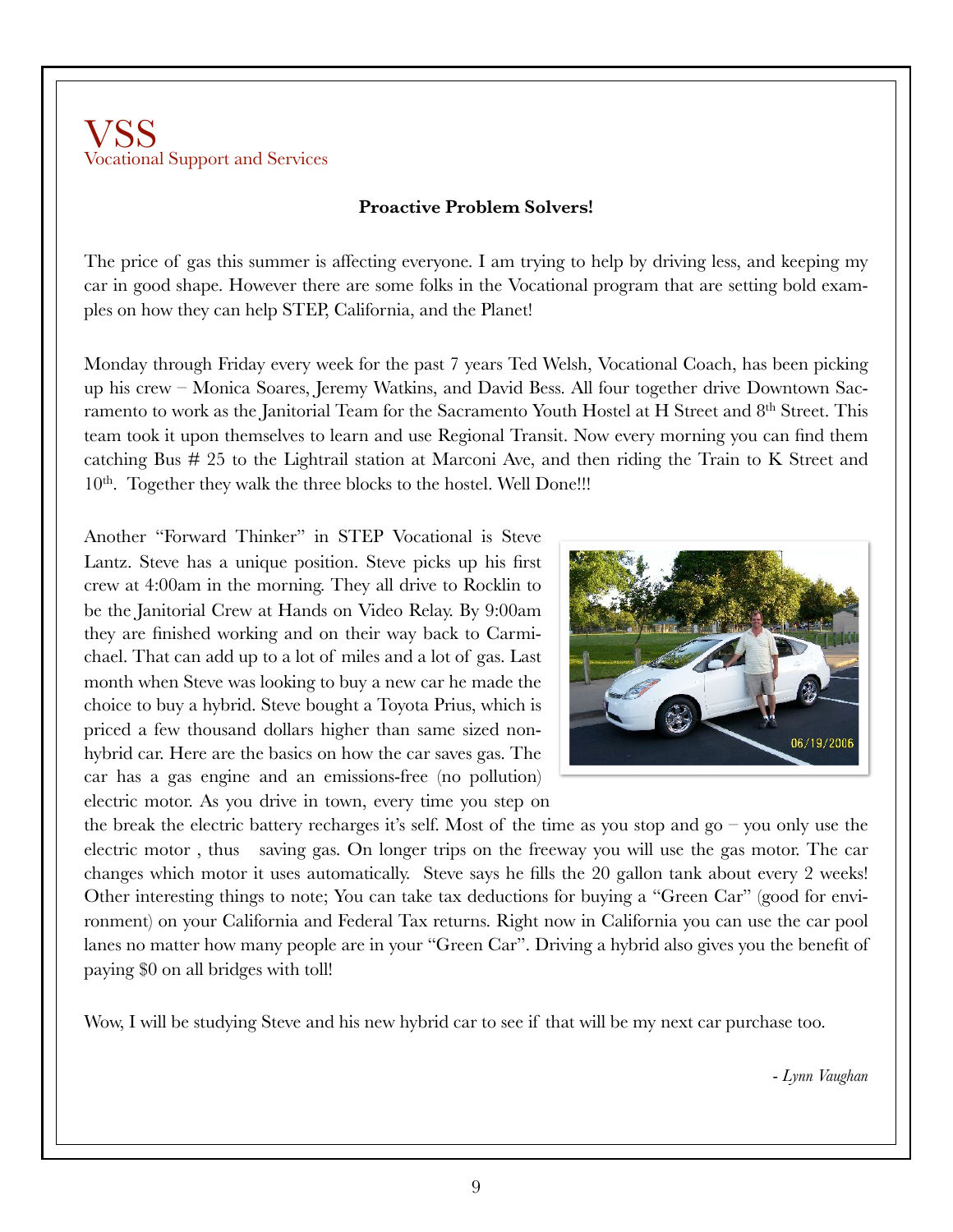# *Try This . . .*

### **KICK START YOUR HEALTH**

*Borrowed from FoodNetwork.com*

1. Start every day with a healthy and sensible breakfast .

2. Plan your meals ahead of time--it's too easy to make bad choices when you're hungry.

3. Include a first course with your lunch or dinner. Start with a high water-content food like salad or a broth-based soup, and then have a smaller main course.

4. When serving yourself, first fill half your plate with vegetables , then add the meat and starch.

5. Keep a big bowl of ripe seasonal <u>fruit</u> within easy reach.

6. Reconsider that high calorie drink. Juices and sodas pack a lot of calories without making you feel any fuller.

7. Upgrade to whole grains whenever possible--you'll get more vitamins, minerals, fiber and it'll be easier to control your weight.

8. Be calorie savvy! Read nutrition labels and know how to spot hidden diet-busters, like unrealistic portion sizes, sugars and fats.

9. Select reduced-fat items in the dairy section. The calories are similar between reduced fat and fat-free, but reduced fat usually tastes better.

10. Snacks are part of a healthy diet. It's a long time between lunch and dinner, so add a mini meal, like a piece of fruit and cheese, a handful of nuts or a high fiber snack bar.

For more information regarding food education and recipes check out http://www.foodnetwork.com.

## Jen's Tricky Trivia

August was made longer by adding a day from another month. From which month was it taken?

> The first person to answer this question wins a PRIZE! Please see Jen Jones and collect you winnings!

Last month's Trivia: A very special day is celebrated on July 15th of every year. It is . . ? COW APPRECIATION DAY Winner: Tim Fischer

## Brain Teaser

At the recent [STEP] downhill mountain bike race, four entrants entered the challenging slalom event. [AYREN] came first. The entrant wearing number 2 wore red, whereas [JACQUIE] didn't wear yellow. The loser wore blue and [MEL] wore number 1. [NICHOL] beat [MEL] and the person who came second wore number 3. The entrant in yellow beat the entrant in green. Only one of the entrants wore the same number as their final position. Can you determine who finished where, the number and colour they wore?

| # Name    | Wore           | Colour |
|-----------|----------------|--------|
| 1 AYREN   | $\overline{c}$ | red    |
| 2 NICHOL  | 3              | yellow |
| 3 MEL     | ı              | green  |
| 4 JACQUIE | 4              | blue   |

© Kevin Stone [Protected Puzzle] - BrainBashers.com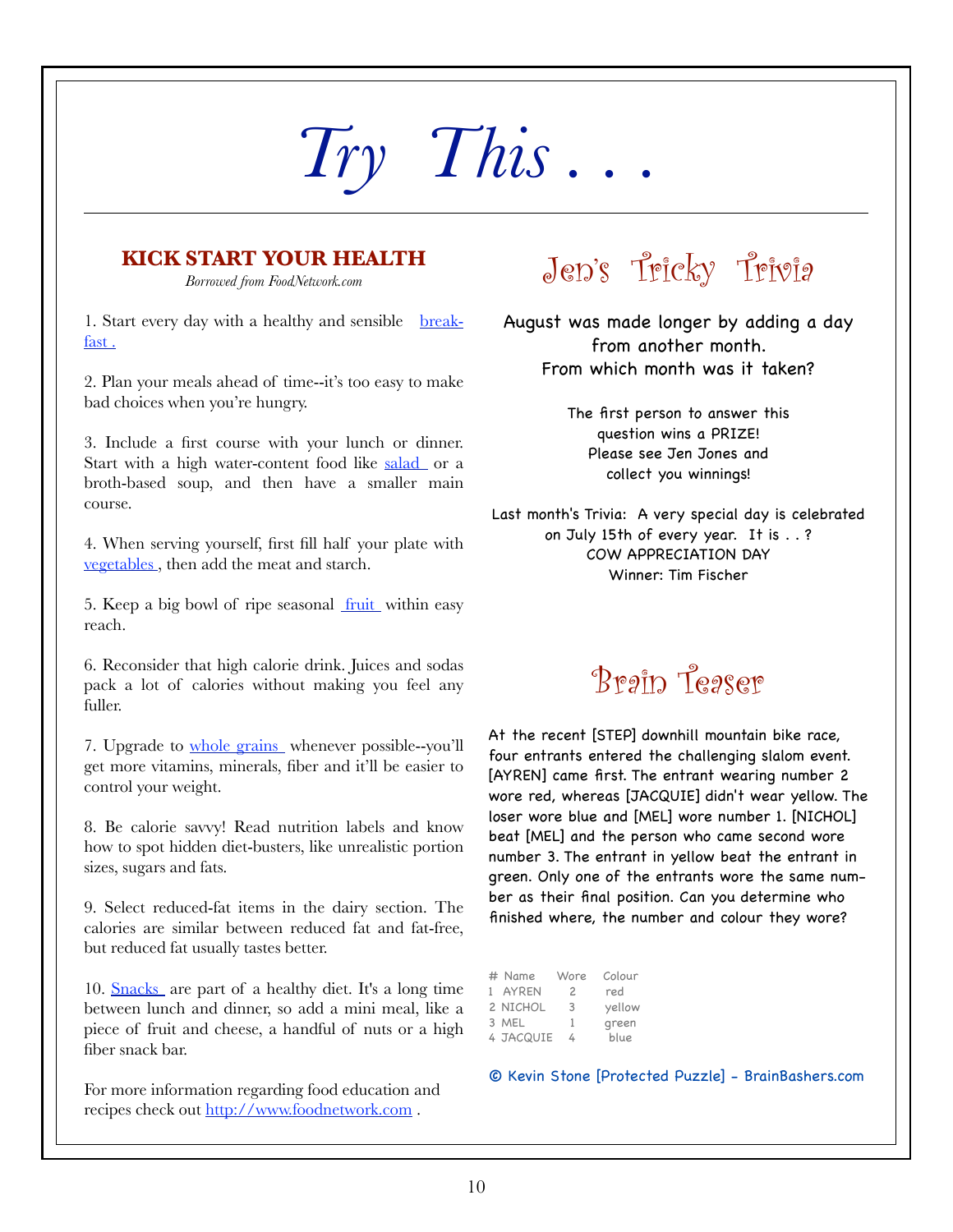## *\* STEP STARS \**

The ILS management would like to acknowledge the following individuals:

**Stephanie**- thanks for volunteering to take up Ashley's entire caseload while she was away.

**Tracy**- thanks for all the support you provided to Laura!

**Katrina**- for supporting Alejandra in her decision to take the RT independently and helping her to successfully complete this goal!

**Melani**- for supporting Tim and advocating for him in light of recent events- thanks!

**Gloria, Ashley, Christy**- thanks for taking up on short notice for June during a rough time.

**Doug and Mike B**- thanks for all the continued support of Jason. Whether he says so or not, I am sure he appreciates it.

**Jamie**- Thanks for not giving up on Carol.

*For questions, comments, or to submit an article and/or pictures to the STEP Newsletter, please contact our editor:*



*J. A. (Jude) de la Concepcoin judec@stepsite.com*

AUGUST Birthdays

| <b>Matt Waters</b>           | 1-Aug                 |
|------------------------------|-----------------------|
| <b>Edward Stover</b>         | 3-Aug                 |
| <b>Tara Palmerton</b>        | 6-Aug                 |
| <b>Oscar Cerrato</b>         | 7-Aug                 |
| <b>Henry Gibson</b>          | 7-Aug                 |
| <b>Rob Hilliard</b>          | $7 - Aug$             |
| <b>Randall Powell</b>        | 7-Aug                 |
| <b>Cynthia Yahuaca</b>       | 8-Aug                 |
| <b>Irene Helton</b>          | 9-Aug                 |
| <b>Duane Johnson</b>         | 10-Aug                |
| <b>Annette Butler</b>        | 10-Aug                |
| <b>Amanda Marlowe</b>        | 10-Aug                |
| <b>Andrea Foxx</b>           | 11-Aug                |
| <b>Romilda Jones</b>         | $12-Aug$              |
| <b>Ekuah Ramsey</b>          | 13-Aug                |
| <b>Angel Clokey</b>          | $15 - Aug$            |
| <b>Bruce Smith</b>           | $15 - \overline{Aug}$ |
| <b>Sharon Wildee</b>         | $15 - \overline{Aug}$ |
| <b>Mathew Simmons</b>        | 16-Aug                |
| <b>Emma Payne</b>            | 16-Aug                |
| <b>Linda Shames</b>          | $16 - \overline{Aug}$ |
| <b>Claudia Loveless</b>      | $16 - \overline{Aug}$ |
| <b>Sunita Kumar (Prasad)</b> | 17-Aug                |
| <b>Lisa Allen</b>            | $18 - \overline{Aug}$ |
| <b>Jennie Nixon</b>          | $18 -$ Aug            |
| <b>Kim Evans</b>             | 19-Aug                |
| <b>Sandra Price</b>          | $19 - Aug$            |
| <b>Susan Parker</b>          | $19 - \overline{Aug}$ |
| <b>Jacquie Dillard-Foss</b>  | $20 - Aug$            |
| <b>Tim Fischer</b>           | $20 - Aug$            |
| <b>Shayana Mendes</b>        | 22-Aug                |
| <b>Deloris Hill</b>          | $22 - Aug$            |
| <b>Jyl Strong</b>            | $22 - Aug$            |
| <b>Ayren Gabrielson</b>      | 24-Aug                |
| <b>Christopher Funk</b>      | $26 - Aug$            |
| <b>Anna Dubach</b>           | $26 - \overline{Aug}$ |
| <b>Derek Winton</b>          | $26 - Aug$            |
| <b>Pamela Norman</b>         | 27-Aug                |
| <b>Stefon Craig</b>          | $27 - Aug$            |
| <b>Brenda Brown</b>          | 27-Aug                |
| <b>Orwins Cunill</b>         | $27 - Aug$            |
| <b>Da'Cheish Barley</b>      | $28 -$ Aug            |